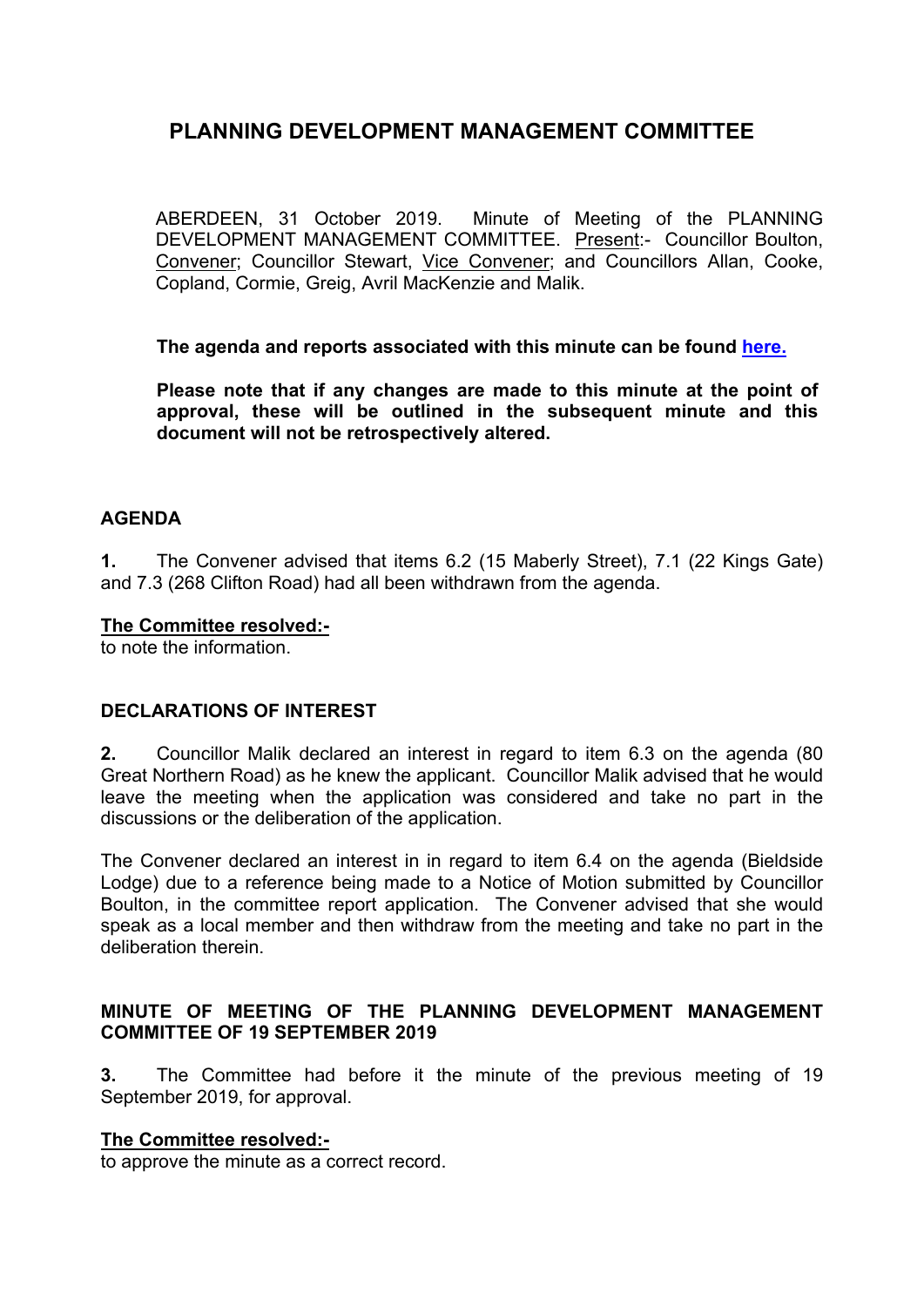31 October 2019

### **COMMITTEE PLANNER**

**4.** The Committee had before it a planner of future Committee business.

### **The Committee resolved:-**

to note the informaiton contained within the business planner.

## **164-170 SPITAL ABERDEEN - 191310**

**5.** The Committee had before it a report by the Chief Officer, Strategic Place Planning, **which recommended:-**

That the application for detailed planning permission for the installation of roof lights and external escape stairs, formation of dormers to the rear and increase roof height of rear hall at 164-170 Spital Aberdeen, be approved unconditionally.

The Committee heard from Aoife Murphy, Senior Planner, who spoke in furtherance of the application and answered questions from members.

#### **The Committee resolved:-**

to approve the recommendation and therefore approve the application unconditionally.

### **DECLARATION OF INTEREST**

**In accordance with article 2 of this minute, Councillor Malik withdrew from the meeting prior to consideration of the following item of business.**

### **80 GREAT NORTHERN ROAD ABERDEEN - 190768**

**6.** The Committee had before it a report by the Chief Officer – Strategic Place Planning, **which recommended:-**

That the application for detailed planning permission for the change of use from class 1 (shops) to form one residential flat to include infill of existing shop front and alterations to rear windows at 80 Great Northern Road Aberdeen, be approved subject to the following conditions:-

## **Conditions**

### **(1) Granite sample and module size / coursing details**

A sample of the granite to be used in the front elevation façade infill, along with along with full details of the blockwork size, coursing specification and mortar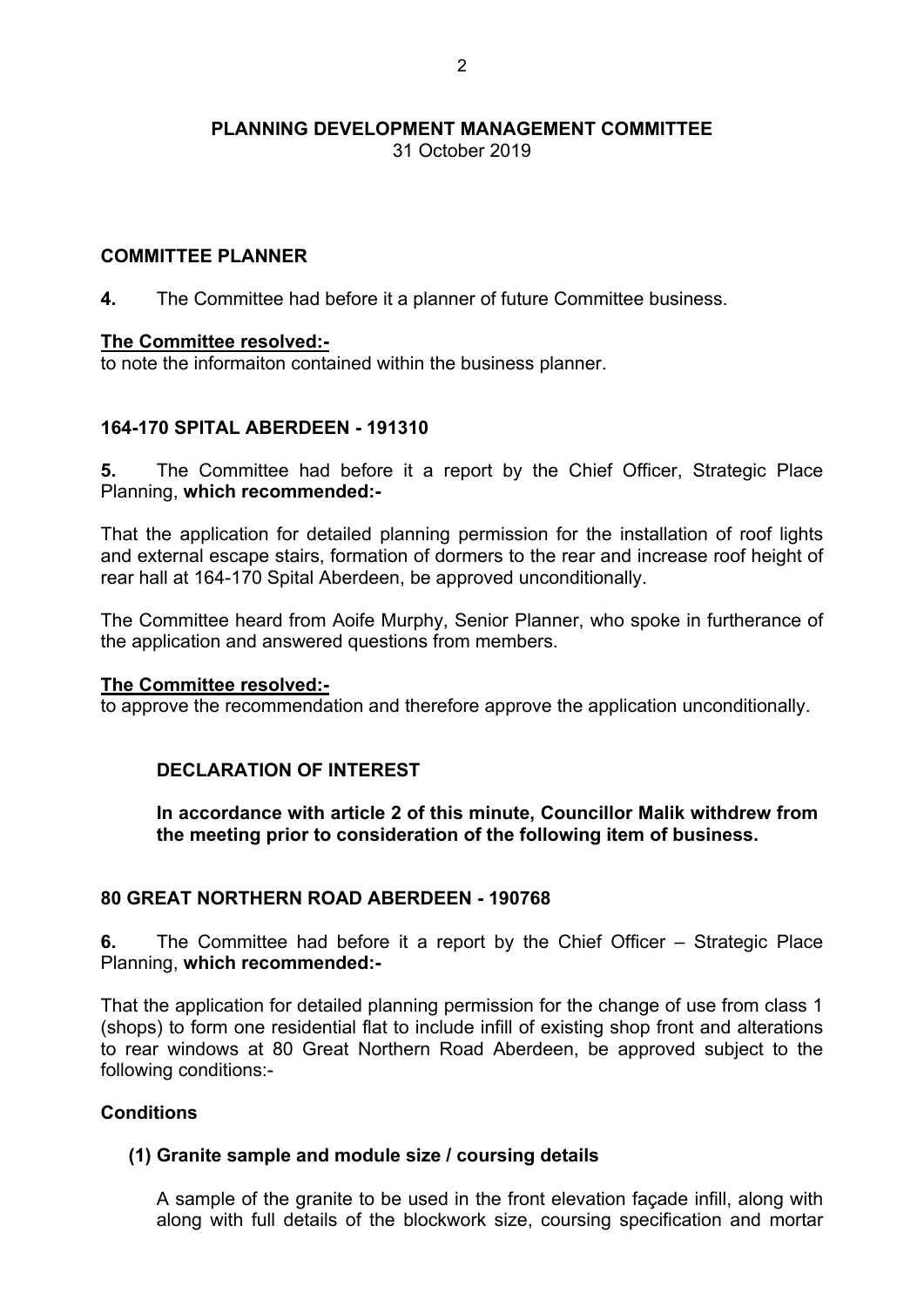31 October 2019

mix shall be submitted to, and agreed in writing by, the Council as Planning Authority. Thereafter, prior to the occupation of the flat, the infill works to the front elevation shall be carried out in full accordance with the agreed details and those shown in the approved drawing MH0219-002c, or similar as has been agreed in writing by the Planning Authority.

Reason: In order to preserve the character and appearance of the area.

### **(2) Cycle storage details and implementation**

Prior to the occupation of the flat, full details of the secure cycle storage facility shown on approved drawings MH0219-001d and MH0219-003c shall be submitted to, and agreed in writing by, the Planning Authority and thereafter the cycle storage facility shall be installed in accordance with the agreed details.

Reason: In the interests of encouraging sustainable and active transport.

### **(3) Installation of triple-glazing**

The new windows to be installed on the front (Great Northern Road) elevation, shall be triple-glazed, in accordance with the hereby approved drawing MH0219  $-001d.$ 

Reason: In the interests of ensuring an adequate level of amenity is provided for the occupants of the new flat.

The Committee heard from Aoife Murphy, Senior Planner, who spoke in furtherance of the application and answered various questions from members.

#### **The Committee resolved:-**

to approve the recommendation and therefore approve the application conditionally.

## **DECLARATION OF INTEREST**

**In accordance with article 2 of this minute, the Convener advised she would withdraw from the meeting prior to consideration of the following item of business, however would speak as a local member in this regard, in terms of Section 7.15 of the Councillors Code Of Conduct. The Vice Convener took the Chair for this item of business only.**

### **BIELDSIDE LODGE ABERDEEN - 190917**

**7.** The Committee had before it a report by the Chief Officer – Strategic Place Planning, **which recommended:-**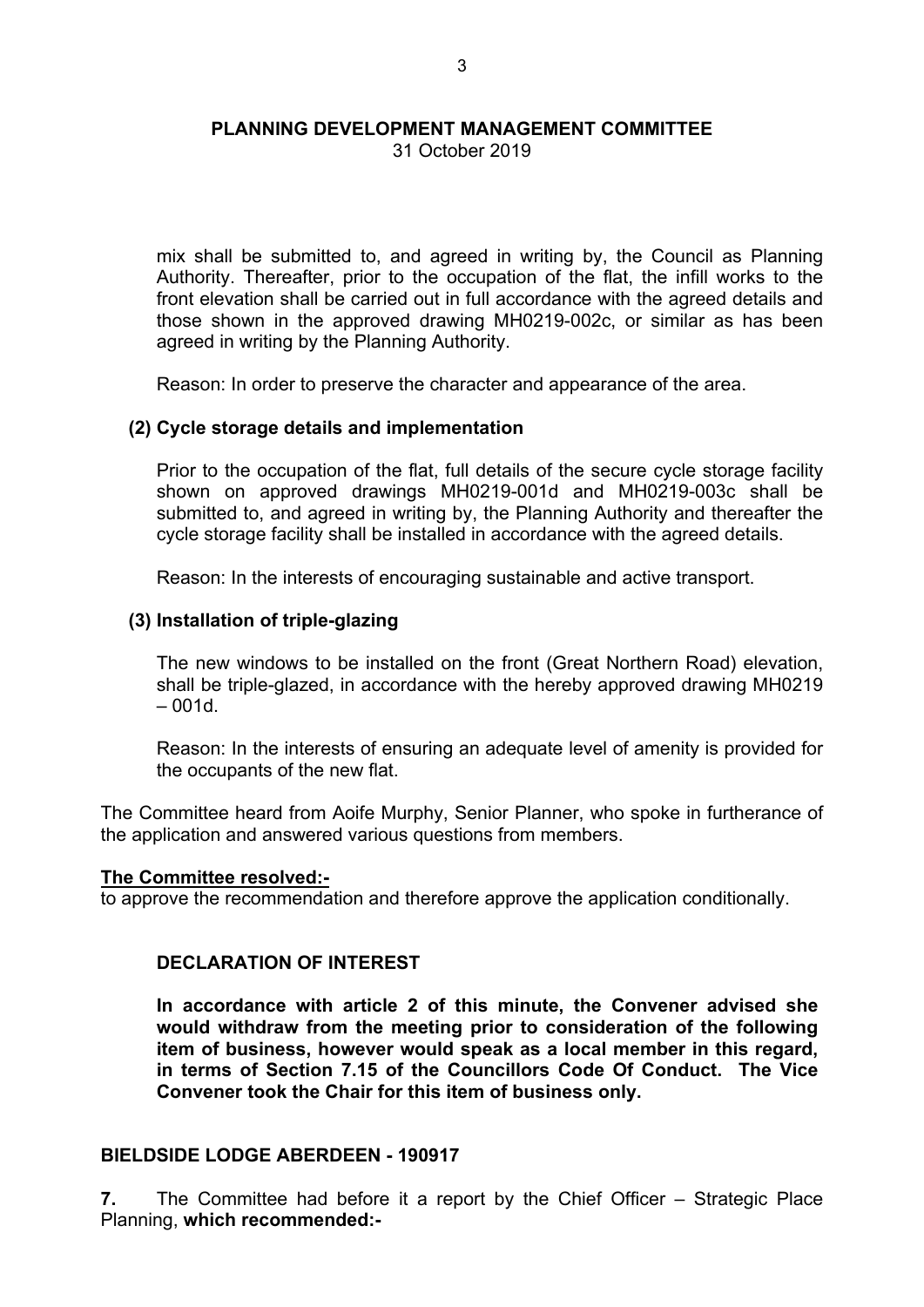31 October 2019

That the application for approval of matters specified in condition 1(iv) (Construction Method Statement) related to Planning permission in principle P120491 for the erection of a dwellinghouse at Bieldside Lodge, Aberdeen, be approved conditionally.

#### **The Committee resolved:-**

to agree that the application be deferred for a site visit, which would take place on Thursday 7 November from 9.30am.

### **WOOLLARD AND HENRY, STONEYWOOD PARK ABERDEEN - 191010**

**8.** The Committee had before it a report by the Chief Officer – Strategic Place Planning, **which recommended:-**

That the application for detailed planning permission for the change of use from amenity land to industrial installation of security fence around enlarged site; formation of yard space and car parking (partly retrospective), at Woollard and Henry, Stoneywood Park, be refused and enforcement action be taken.

The Committee heard from Robert Forbes, Senior Planner, who spoke in furtherance of the application and answered questions from members.

#### **The Committee resolved:-**

to approve the recommendation and therefore refuse the application and allow enforcement action to be taken.

### **ENFORCEMENT ACTION - PLA/19/397**

**9.** The Committee had before it a report by the Chief Officer – Strategic Place Planning, which provided information in respect of breaches of planning control at 70 Carden Place, North Linn Farm and 2 Queen's Gardens.

The report explained that at 70 Carden Place, the breach was the erection of an outdoor bar enclosure unit on the first floor terrace area with associated works. North Linn Farm was the unauthorised installation of several storage containers and associated works and 2 Queen's Gardens was the non-compliance with conditions associated with the demolition of a garage to the rear and formation of two parking spaces.

### **The report recommended:-**

that the Committee –

(a) authorise the serving of an Enforcement Notice upon the owner of 70 Carden Place, to rectify the breach of planning control by removal of the unauthorised bar enclosure unit;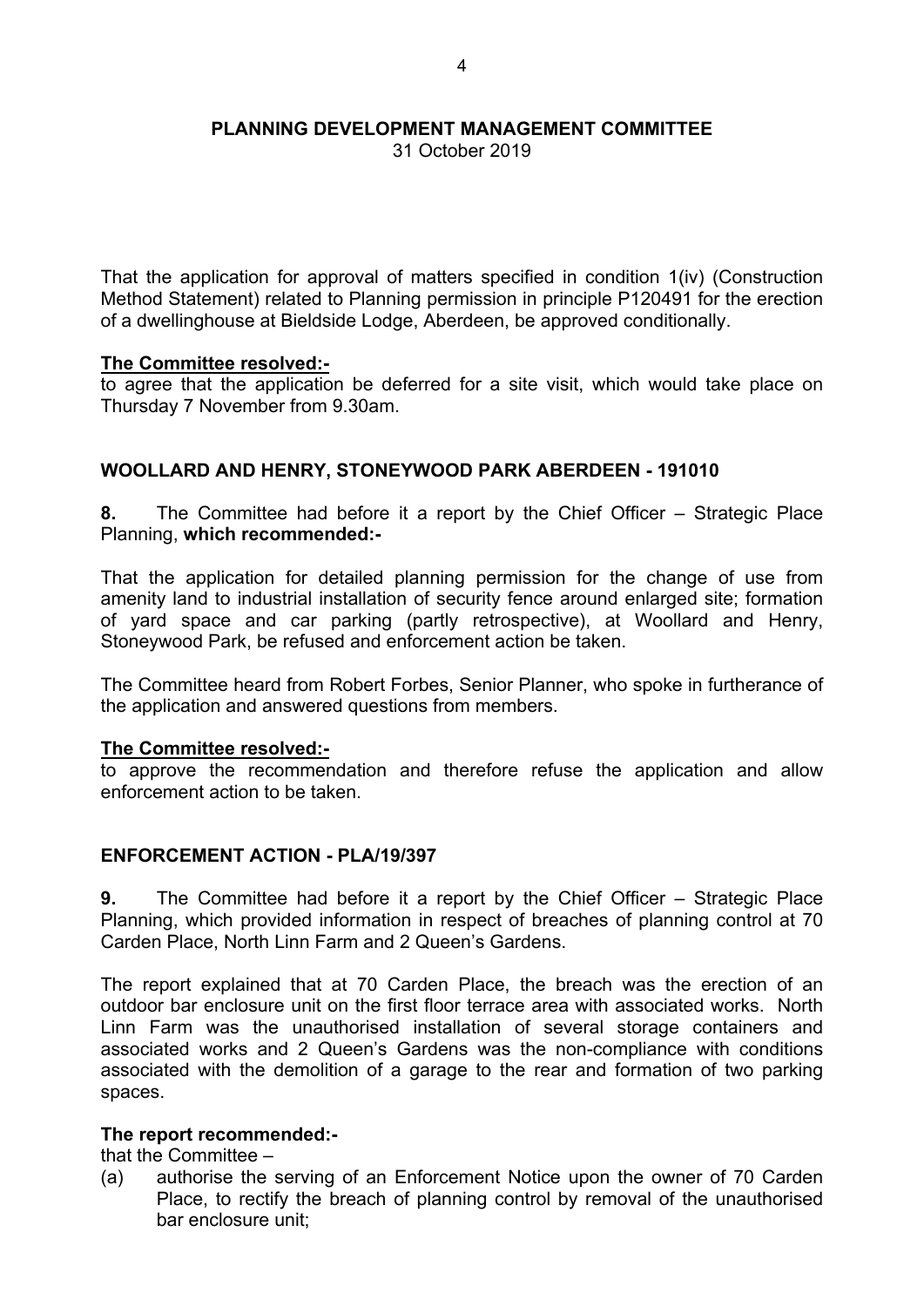31 October 2019

- (b) agree that the breach should be remedied by the removal of the unauthorised bar enclosure;
- (c) authorise the serving of an Enforcement Notice upon the owner of North Linn Farm, to rectify the breach of planning control;
- (d) agree that the breach should be remedied by the removal of the unauthorised storage containers;
- (e) authorise the serving of an Enforcement Notice upon the owner of 2 Queens Gardens, to rectify the breach of planning conditions associated with the planning consent; and
- (f) agree that the breach should be remedied by serving an Enforcement Notice that would require the conditions associated with the planning application/listed building consent to be complied with.

The Committee heard from Gavin Clark, Senior Planner, who spoke in furtherance of the report and answered questions from members.

#### **The Committee resolved:-**

to approve the recommendations contained in the report.

- **Councillor Marie Boulton, Convener**